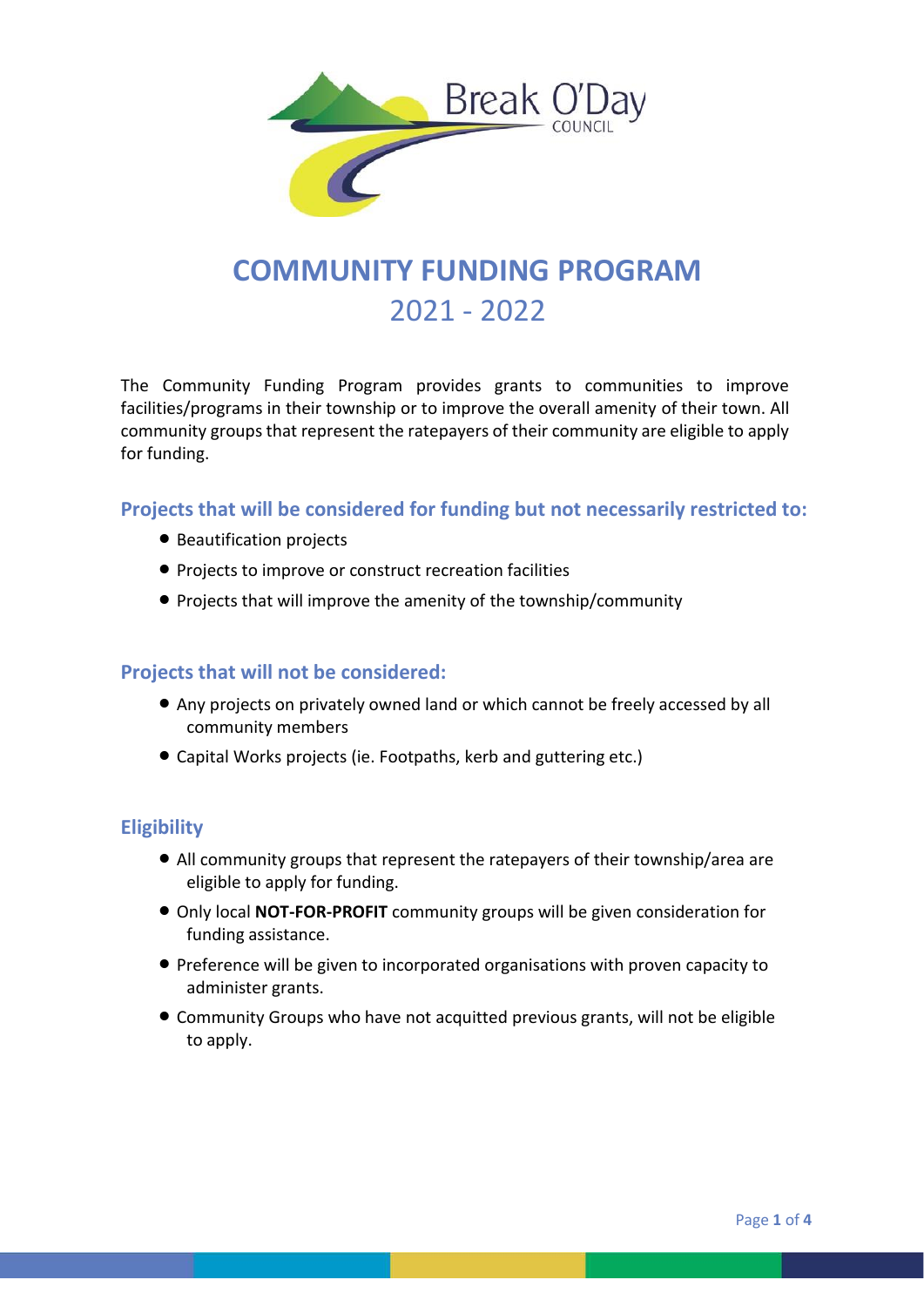

## **The submission must address the following criteria:**

#### **1. Description of the project**

Applicants need to provide a clear outline of their project (including sketch or plan if applicable)

#### **2. Benefit of the proposal to the local community**

Applicants must clearly explain how the project or activity will benefit their community.

#### **3. Sustainable outcomes**

ie. If the project involves the development of infrastructure, how will this infrastructure be maintained long term.

#### **4. Support for the project**

Applicants should demonstrate strong support for their project, including possible financial and in-kind support from the community and other organisations.

#### **5. Organisational, financial and project management issues**

Applicants must provide a budget and costings for their project and also outline how the proposal is to be implemented.

*\*\*\*\*\*\*\**

Applications can be made under the Community Funding Program up until Monday 14 February, 2022. For further information contact Community Services at the Council Office on 6376 7900, [Community.Services@bodc.tas.gov.au](mailto:Community.Services@bodc.tas.gov.au) or [download from](http://www.bodc.tas.gov.au/) Council's website [www.bodc.tas.gov.au](http://www.bodc.tas.gov.au/)

#### **Please note:**

When forwarding your completed application form, please attach the completed cover page to your submission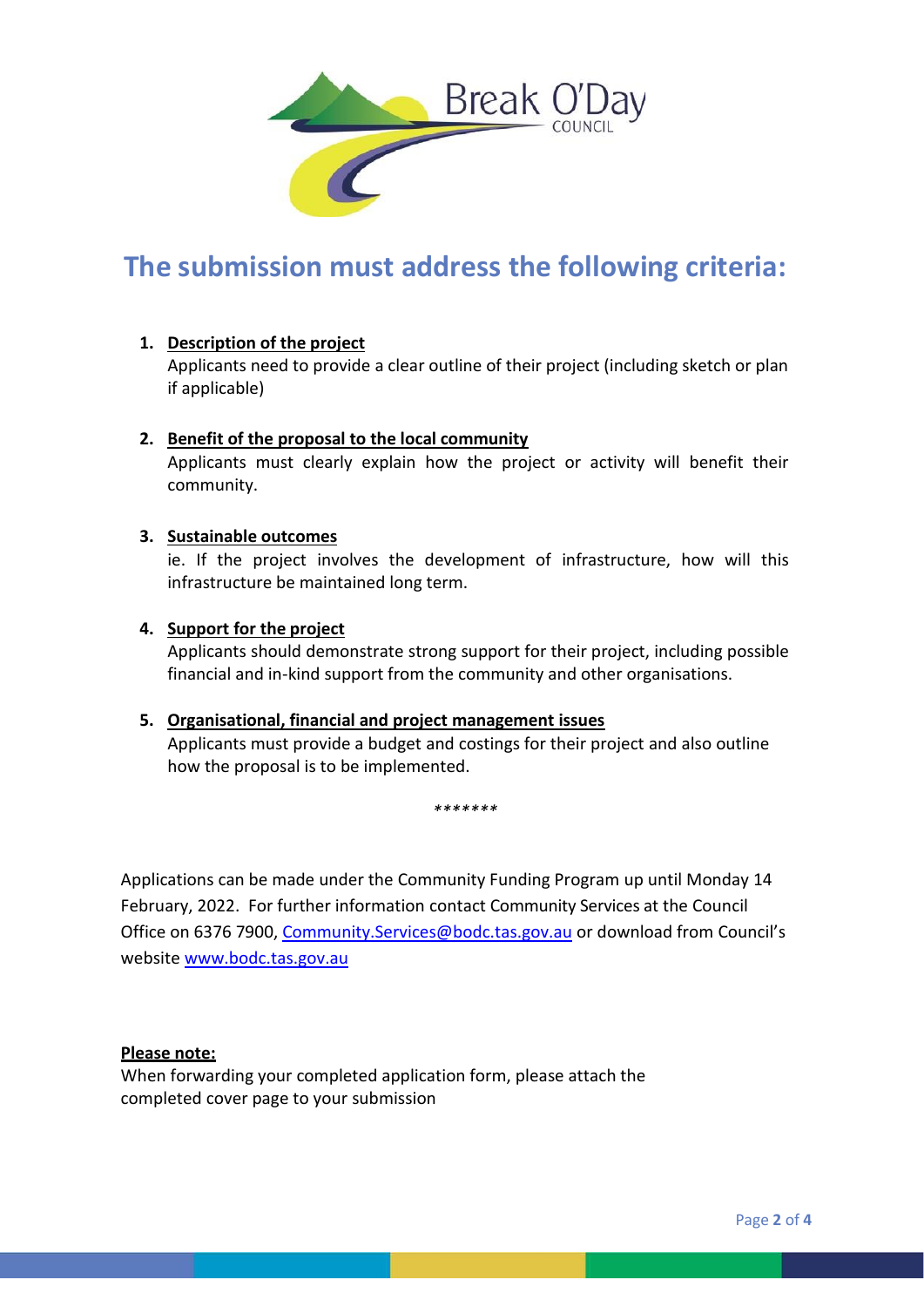

## **COMMUNITY FUNDING PROGRAM** COVER PAGE FOR SUBMISSION

| <b>Name of Organisation:</b>               |                                                                 | <u> 1989 - John Stein, mars and de Branch and de Branch and de Branch and de Branch and de Branch and de Branch an</u> |                    |
|--------------------------------------------|-----------------------------------------------------------------|------------------------------------------------------------------------------------------------------------------------|--------------------|
| <b>Postal Address:</b>                     |                                                                 | the control of the control of the control of the control of the control of the control of                              |                    |
| <b>Contact Person:</b>                     |                                                                 | <u> 1989 - Johann Barbara, martxa alemaniar amerikan a</u>                                                             |                    |
| Phone:                                     |                                                                 |                                                                                                                        |                    |
| Email:                                     |                                                                 |                                                                                                                        |                    |
|                                            |                                                                 |                                                                                                                        |                    |
| Is your organisation an incorporated body? |                                                                 | Yes                                                                                                                    | $\vert$ No $\vert$ |
| ABN (if applicable):                       | <u> 1980 - Johann Barn, mars an t-Amerikaansk kommunister (</u> |                                                                                                                        |                    |
| <b>Description of Project:</b>             |                                                                 |                                                                                                                        |                    |
|                                            |                                                                 |                                                                                                                        |                    |
|                                            |                                                                 |                                                                                                                        |                    |
|                                            |                                                                 |                                                                                                                        |                    |
|                                            |                                                                 |                                                                                                                        |                    |
|                                            |                                                                 |                                                                                                                        |                    |
|                                            |                                                                 |                                                                                                                        |                    |
|                                            |                                                                 |                                                                                                                        |                    |